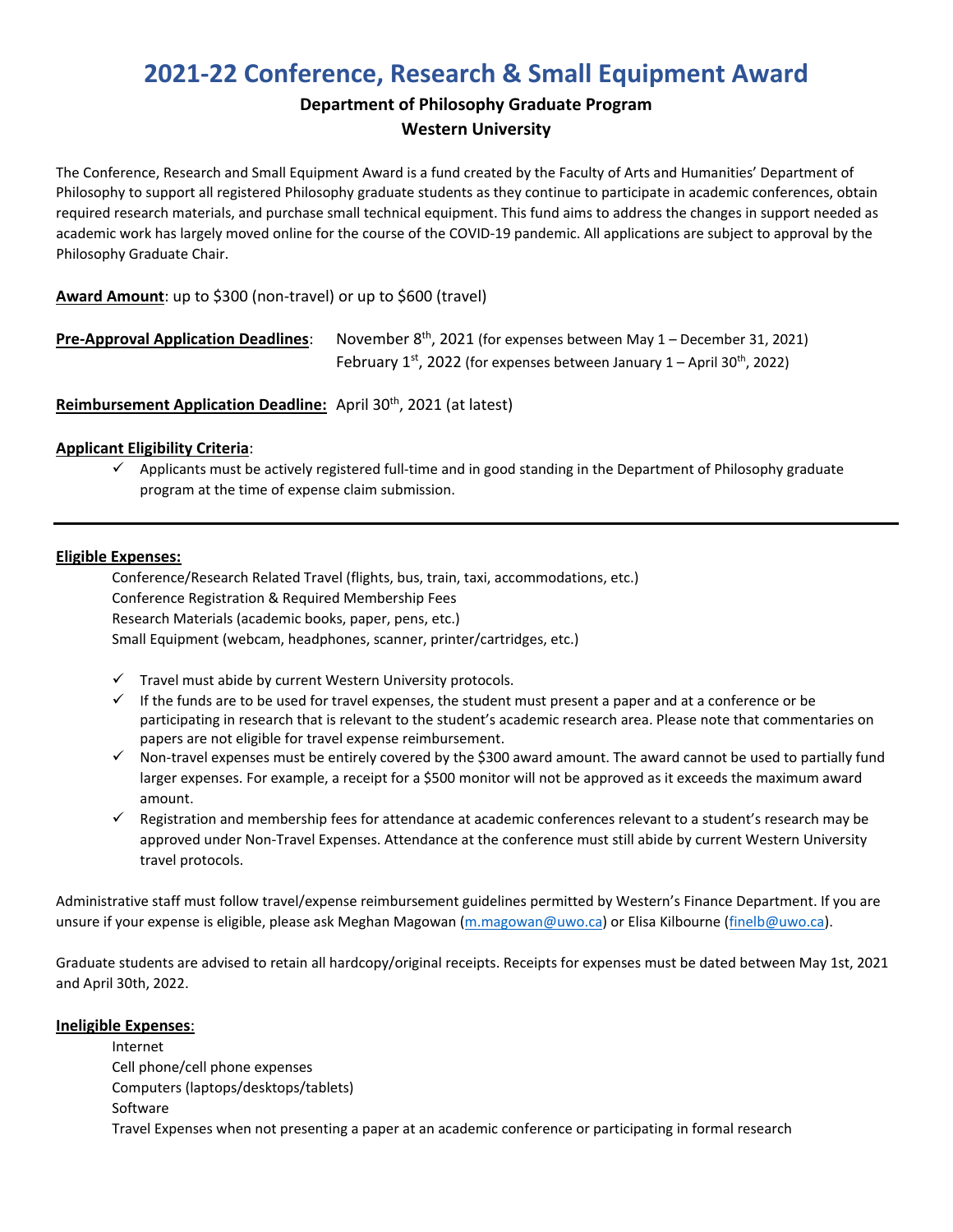## **A: Pre-Approval Application**

| <b>Student ID:</b> | <b>Application Date:</b> |  |
|--------------------|--------------------------|--|
| Name:              |                          |  |

Please complete the relevant section below and submit to [philgradoffice@uwo.ca.](mailto:philgradoffice@uwo.ca)

# **Travel Expenses (Conference or Research)**

### **Award Amount: up to \$600**

Description (Conference Name or Type of Research):

Dates:

Location:

Has your paper been accepted? If no, expected timeframe of acceptance:

Justification of the importance of this travel for your research:

Estimated Cost:

ATTACHMENTS REQUIRED:

Copy of the presentation abstract and a copy of the acceptance for presentation (if available at time of application). Copies demonstrating estimated costs (flight itineraries, accommodation fees, etc.)

### **Non-Travel Expenses Award amount: up to \$300**

Description of Planned Expenses:

Justification of expense for your research:

Estimated Cost: